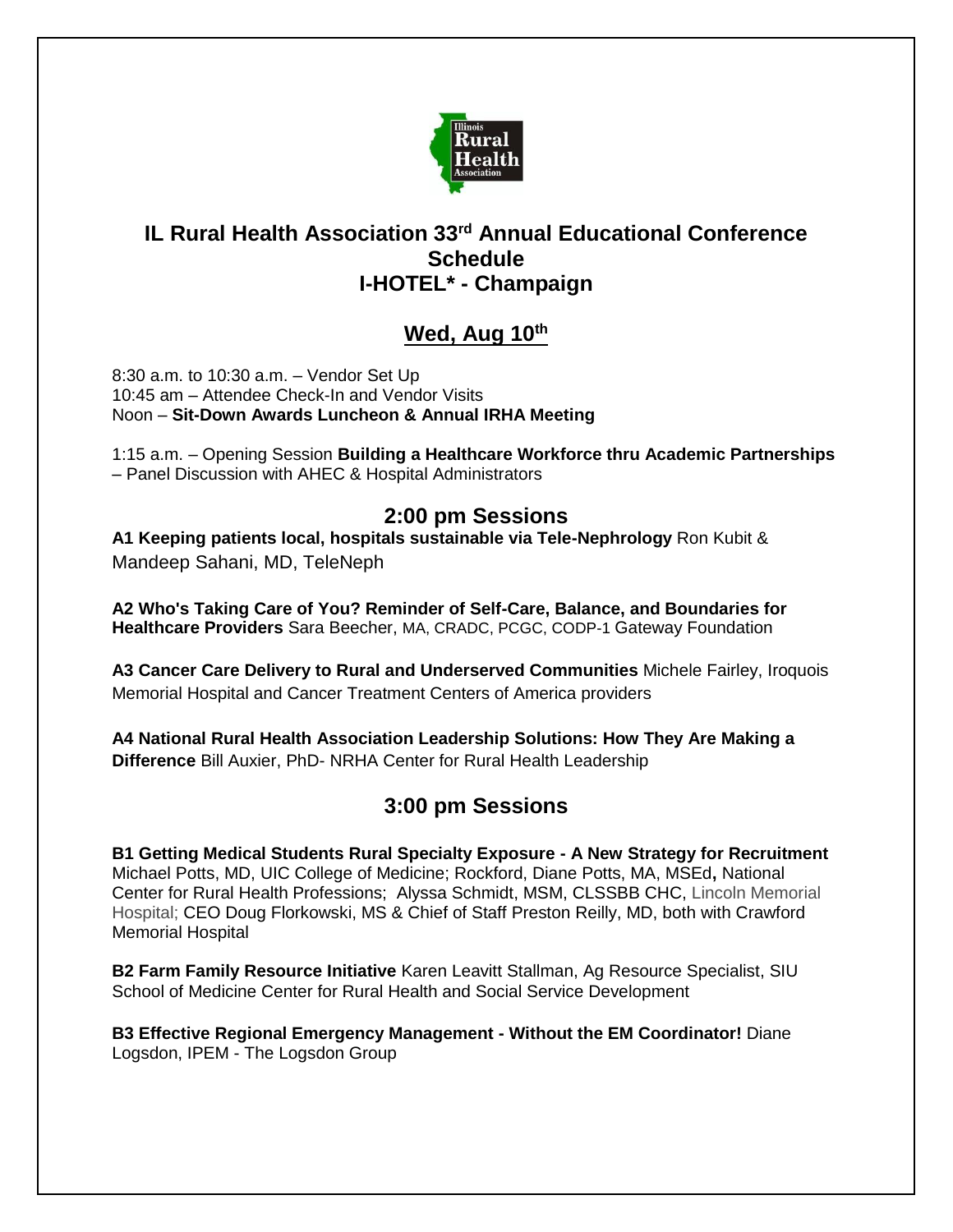**B4 Innovation Meets Mental Health: A Multidisciplinary Approach Addressing Needs of Children and Adults.**; Rex Brown, CEO/President Hillsboro Area Hospital, Hillsboro Area Hospital & Litchfield Family Practice Psychiatric Consultant Sheila Thomas, MD & Nicole Summers-Gabr, PhD - SIU School of Medicine Population Science & Policy

### **4:00 pm Sessions**

**C1 Psychiatric/Mental Health Shortages - Closing the Gap** Meg Tomlins, DNP(c), MPH RN-UIC College of Nursing

**C2 The Importance of a Reputation Management Strategy**, Erin Frank & Corey Krueger both with Horizon Health

**C3 Telehealth Beyond Telestroke: Remote Specialty Consults are Making Big Financial & Quality Impacts, Helping Hospitals Deliver the Best Patient Care Locally** Darcy Litzen**,**  AmplifyMD

**C4 Risk Adjustment/HCC Documentation & Coding-Getting it Right the First Time** Jackie King, MSHI, CCS, CPC, COC, CRHCP- Illinois Critical Access Hospital Network

> 5:30 –9 pm. **Evening Networking Reception American Grille - Champaign**

## **Thurs, Aug 11**

8:00 to 9:00 am Vendor Visits & Breakfast Buffet 9:00 to 9:30 am– Raffle Drawing & Vendor Tear Down 9:30 am – **Federal Rural Health Update by Keynote Speaker Brock Slabach**

#### **10:30 am Sessions**

**D1 Behavioral Health and Rural Health Clinics** Charles James, CEO/President- North American Healthcare Management Services

**D2 Save on Energy with the Ameren Illinois Energy Efficiency Program** Phil Lopez, Ameren

**D3 Evaluating a Population Health Intervention: Insights from a Diabetes Management Program** Irshad Siddiqui, Blessings Health System

**D4 How to create a rural trauma-informed workforce** Elizabeth Burrows, JD -Burrows **Consulting**